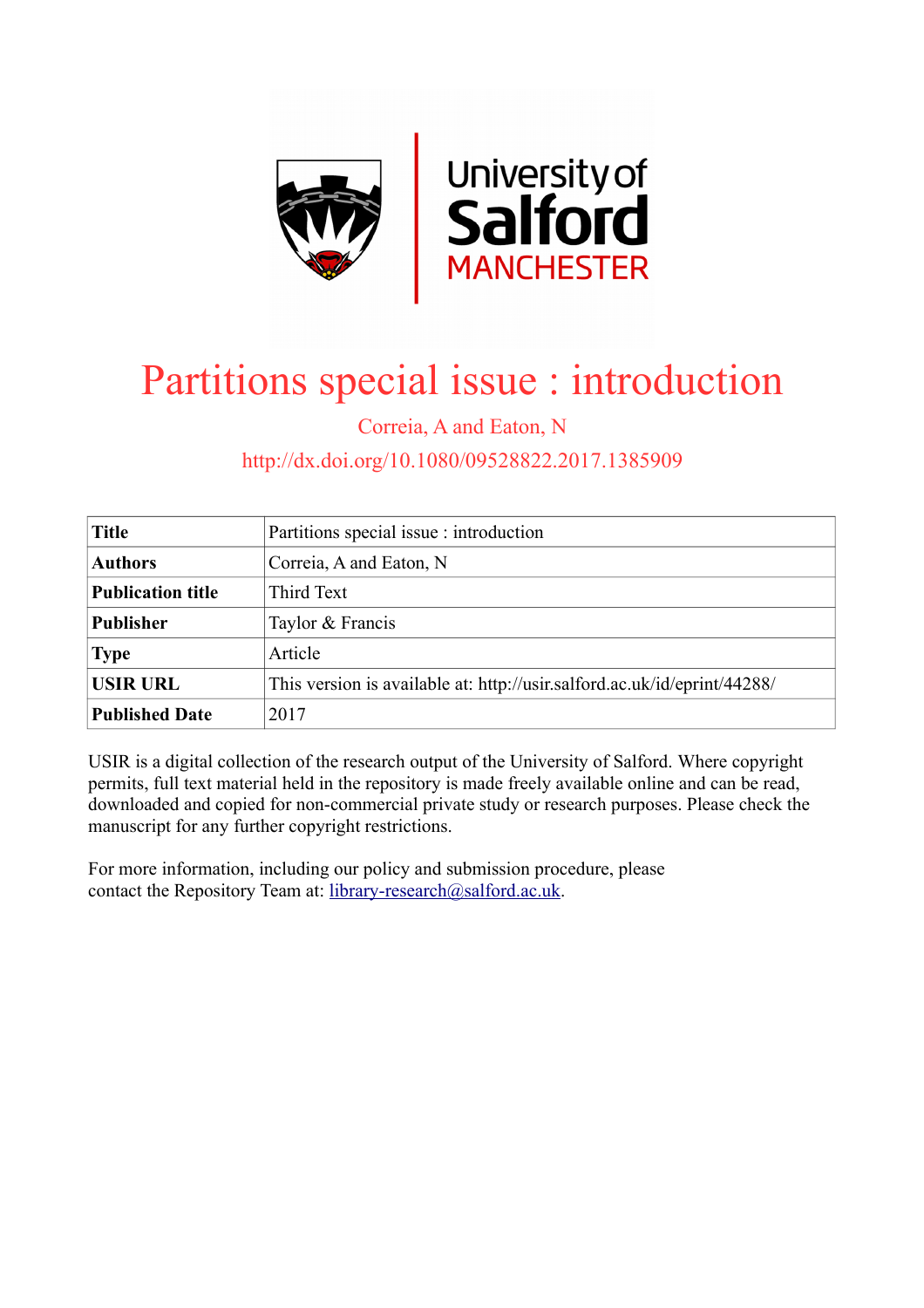#### **PARTITIONS SPECIAL ISSUE**

#### **INTRODUCTION**

#### **UNCONSCIONABLE MAPS**

*In that Empire, the Art of Cartography attained such Perfection that the map of a single Province occupied the entirety of a City, and the map of the Empire, the entirety of a Province. In time, those Unconscionable Maps no longer satisfied, and the Cartographers Guilds struck a Map of the Empire whose size was that of the Empire, and which coincided point for point with it. The following Generations, who were not so fond of the Study of Cartography as their Forebears had been, saw that that vast map was Useless, and not without some Pitilessness was it, that they delivered it up to the Inclemencies of Sun and Winters. In the Deserts of the West, still today, there are Tattered Ruins of that Map, inhabited by Animals and Beggars; in all the land there is no other Relic of the Disciplines of Geography. –* Jorge Luis Borges, 'Del rigor en la ciencia' (1958)

Jorge Luis Borges' one-paragraph story, credited as a quotation from the fictional 'Suárez Miranda, Viajes de varones prudentes, Libro IV, Cap. XLV, Lérida, 1658', is tinged with a certain magic realist/creole-baroque irony.<sup>1</sup> The scattered, tattered precision of this fabulated map is a cogent device for the 'decolonial abyss'.<sup>2</sup> The decolonial abyss pertains to a kind of ethico-political potentiality which can help explain, or at least to identify, experiences of suffering, socio-political trauma and colonial violence. It also addresses creolization as the afterlife of trauma.<sup>3</sup> Inspired by the mystical figure of the abyss (explored variously in negative theology, German idealism and Afro-Caribbean philosophy) An Yountae raises the question of the decolonial condition. The decolonial/postcolonial condition in relation to Partitions in South Asia is the subject of this volume.<sup>4</sup>

In the context of modern-day India, Pakistan and Bangladesh, the map as palimpsest, as *fata morgana*, as ruination or as scrap, has been looked at by various contemporary artists: Shilpa Gupta's hairline drawings, Somnath Hore's wound scoured paper, Rashid Rana's mirrored crowds; Nalini Malani and Iftikhar Dadi's *zari* cartography, Amar Kanwar's sentient filmmaking. Regarding instability and contestation these practitioners speak to many generations. <sup>5</sup> But to introduce some manifestations of South Asian Partitions in the visual arts, it is worth turning to the practice of an artist who has long weathered some such legacies (fig.1). Experimenting with video and digital montage, artist-poet Gulammohemed Sheikh envisages what might be a mappa mundi now. Sheikh's artworks evince syncretism of many painterly and poetic forms including Sienese and

<sup>4</sup> Yountae, Decolonial Abyss.

<sup>&</sup>lt;sup>1</sup> Jorge Luis Borges, 'Del rigor en la ciencia', 'On Exactitude in Science', in Borges, Collected Fictions, trans. Andrew Hurley, London: Penguin, 1999; p.101.

<sup>&</sup>lt;sup>2</sup> An Yountae, The Decolonial Abyss: Mysticism and Cosmopolitics from the ruins, New York: Fordham University Press, 2017.

<sup>&</sup>lt;sup>3</sup> An Yountae, 'From Exile to Cosmopolitics: Creolizing the Spiritual after Trauma', Horizontes Decoloniales, 1.2 (2015): pp.143-163.

<sup>5</sup> See Ananya Jahanara Kabir, Cartographic Irresolution and the Line of Control, *Social Text*, 101, Vol. 27, No. 4, Winter 2009, p.47.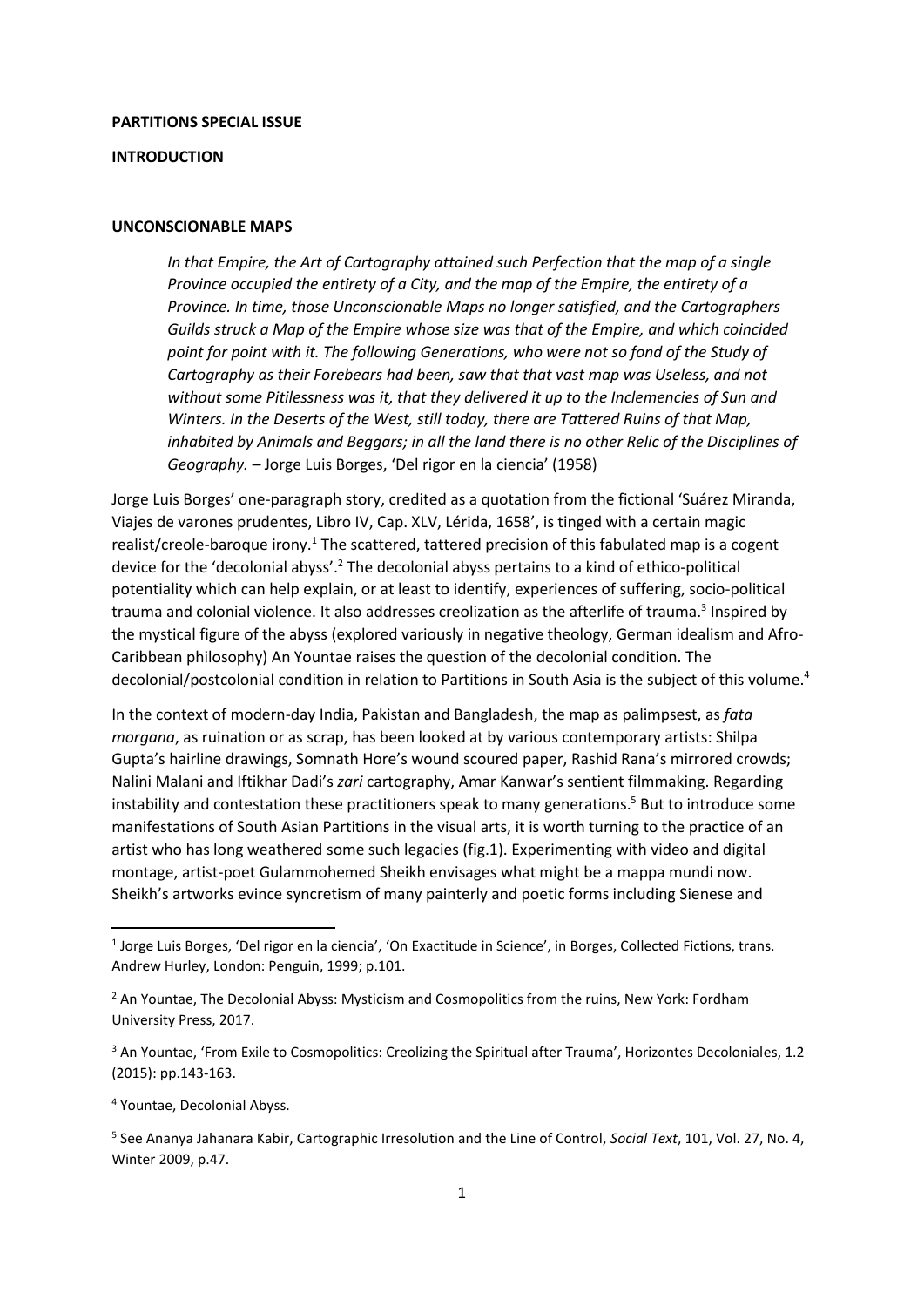Mughal art, magic realism (Borges *et al*), personal photographs and sacred cartography. Perhaps a decolonial heterotopia? …

#### **THE WRETCHED OF THE TEAR**

## *Each generation must discover its mission, fulfil it or betray it, in relative opacity. – Frantz Fanon,* 'The Wretched of the Earth' (1961)

To revisit or (re)view Partitions, several generations have had to think through relative opacity. In 1947, a drab backdrop of food rationing, coal shortages, and national debit perhaps hastened 'British leaders [to make] their decision to relieve themselves of their Indian burden, and to do so quickly'.<sup>6</sup> A kind of boundary between India and future Pakistan had been sketched by Archibald Wavell- the Viceroy prior to his replacement by Louis Mountbatten in February 1947. In order to determine exactly which territories to assign to each country, in June 1947 Britain appointed Cyril Radcliffe to chair two Boundary Commissions—one for Bengal and one for the Punjab. On 15 July 1947, the Indian Independence Act of the UK Parliament stipulated that British rule in India would end in a month's time. Swift, secretive, indifferent towards the populations involved for sure, Radcliffe's Line was published August 1, 1947. Such a tearing of the cartographic scape can be viewed in the light of what Sumathi Ramaswamy and Edward Said before term the 'gift of empire'.<sup>7</sup> Gift, as Marcel Mauss proposed, is coercive by nature.<sup>8</sup>

The Act of Indian Independence abandoned the suzerainty of the British Crown over the princely states and dissolved the Indian Empire. Pakistan was intended as a Muslim homeland, while the Union of India it was determined should be 'secular'. To be geographically 'precise': the Muslimmajority British provinces in the north were to become the foundation of Pakistan; the provinces of Baluchistan (91.8% Muslim before partition) and Sindh (72.7%) were granted to Pakistan. However, two provinces did not have an overwhelming majority—Bengal in the north-east (54.4% Muslim) and the Punjab in the north-west (55.7% Muslim). The western part of the Punjab became part of West Pakistan and the eastern part became the Indian state of East Punjab, which was later divided between a smaller Punjab State and two other states. Bengal was also partitioned, into East Bengal (in Pakistan) and West Bengal (in India). Following independence, the North-West Frontier Province (whose borders with Afghanistan had earlier been demarcated by the Durand Line) voted in a referendum to join Pakistan. This referendum was boycotted by the most popular Pukhtun movement in the province at that time. The area is now a province in Pakistan called Khyber Pakhtunkhwa.<sup>9</sup>

<sup>6</sup> Lucy Chester, *Borders and Conflict in South Asia: The Radcliffe Boundary Commission and the Partition of Punjab*, Manchester University Press, Manchester, 2009, p.2.

<sup>7</sup> Edward Said, 'Partition as a Parting Gift of Empire,' *Dawn,* 22 November 1999 as cited in Mahbubar Rahman and Willem van Schendel, 'I Am Not a Refugee': Rethinking Partition Migration, *Modern Asian Studies*, Vol. 37, No. 3 (Jul., 2003), pp. 551-584, p.583.

<sup>8</sup> Marcel Mauss, The Gift, London: Continuum, 2013 (1925).

<sup>9</sup> For Partition studies see David Gilmartin, 'Partition, Pakistan and South Asian History', Journal of Asian

Studies, 57.4 (1998), pp.1068-1095; Vazira Faila-Yacobali Zamindar, The Long Partition and the Making of Modern South Asia: Refugees, boundaries, histories, New York: Columbia University Press, 2007.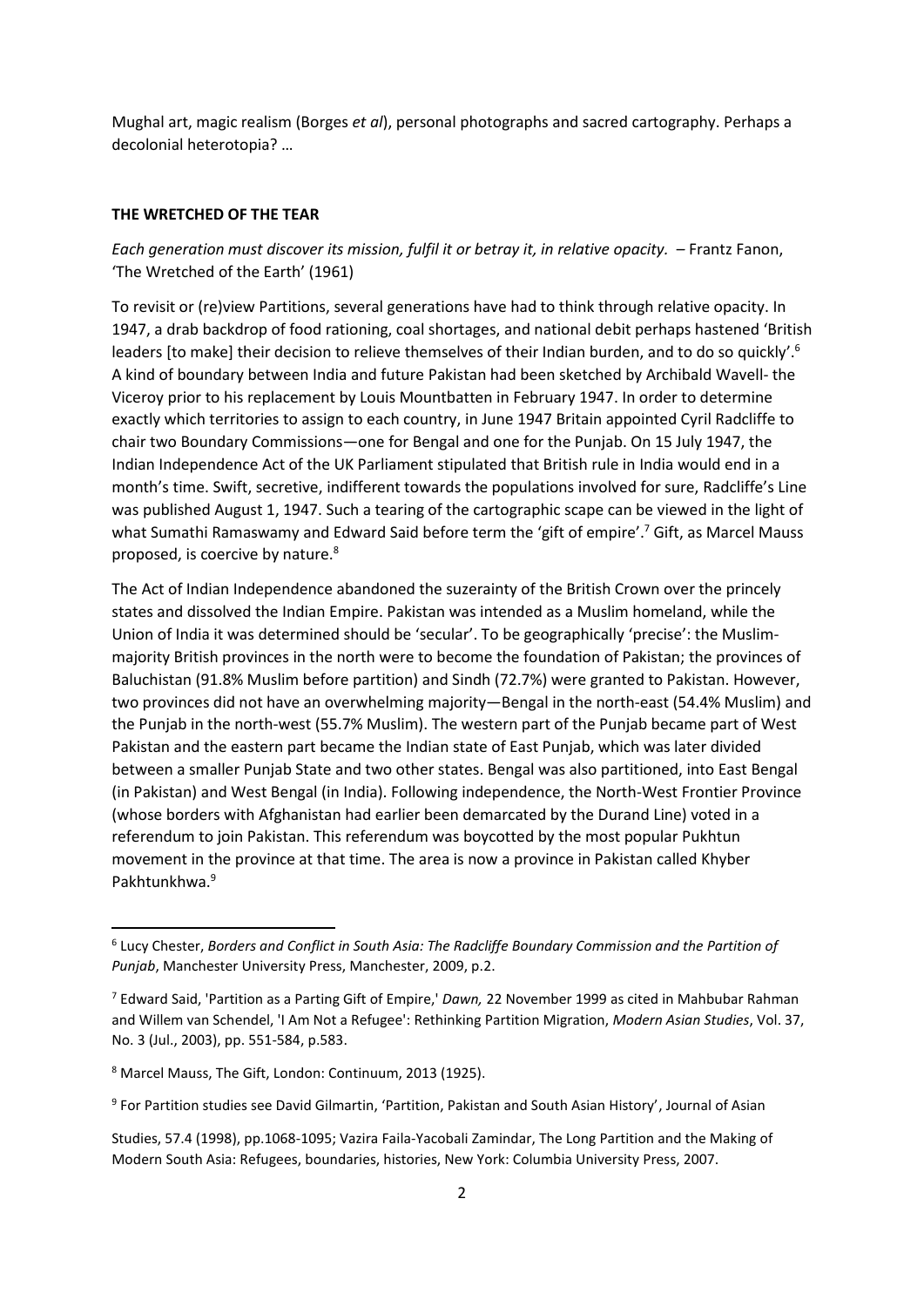The Punjab's population distribution was such that any division based on religious communities would entail the destruction of road and rail communications, irrigation, electric power systems and disrupt what might be understood as the rule of property. The British believed that a well-drawn, 'immaculate' line could minimize the separation of farmers from their fields, and also minimize the numbers of people who might feel forced to relocate. Thus they sought to 'equitably' divide 175,000 square miles (450,000 km2) of territory with a population of 88 million. Nonetheless in the summer of 1947, an estimated 10 to 15 million people lost their place of dwelling, members of their family and clan, their community. It was Mountbatten's admittance: 'I fucked up'. Partition resulted in a death toll estimated at well over one million. Partition created lasting communalist divisions between what can be crudely termed a largely Muslim Pakistan and a Hindu India. In the wake of '47, the new nations and their subjects sought stability perhaps in the map. In her account here of the watercolours of Atul Dodiya, Sumathi Ramaswamy expresses the tearscape of 'the wretched'. Tearscape can be read as tears, rips; to tear as to seize, to pull, to pluck. As 'scape' tearscape can be seen to stretch Arjun Appadurai's idea of 'scape' as a spatially, politically and imaginative means of conceiving of modernity at large.<sup>10</sup>

1947 was not the first time that the British had attempted Partition. Neither was it a decisive or final cut *–* hence the title of this volume meant in the plural. Raj-projected lines of control have lineages back to at least 1905. That year, Viceroy George Curzon sanctioned the division of eastern and western Bengal. This cartographic incision, as Christopher Pinney has argued, generated a kind of 'guerrilla' imagery – imagery that might be perceived as allegory – or overdetermination of meaning.<sup>11</sup> For instance, the Hindu goddess Kali, the predominant deity in southern Calcutta and subject of numerous Kalighat paintings, posters, chromos and temple effigies, whipped up colonial paranoia.<sup>12</sup> Kajri Jain (this volume) pushes this play on allegory towards visual culture as *partage*. Precedent set, in 1943 the British torched the borders of eastern Bengal. If Burke's 'Philosophical Enquiry' has morphed into 'meatless days', the Bengal Famine is a scholarly blind spot.<sup>13</sup> In her essay here on Zainul Abedin, Sanjukta Sunderason shows how Leftist artists then involved with the Communist Party of India (CPI) railed at this partition – her partition read as scorch. Not bare life but necropolitics laid bare.<sup>14</sup> Famine reignited debates on the Sublime. Artists including Abedin and Chittoprasad Bhattacharya and the photographer Sunil Janah, did much to put pressure on the CPI's official publication 'People's War' to include photo essays and a form of reportage aimed at capturing the voice of the subaltern, as in the case of villager Santi: 'I am ashamed to be ill. I don't like to being sketched in my sickbed, the last place a Bolshevik should be'.<sup>15</sup>

<sup>&</sup>lt;sup>10</sup> Arjun Appadurai, Modernity at Large: Cultural dimensions in globalization, Minneapolis: University of Minnesota Press, 1996.

<sup>&</sup>lt;sup>11</sup> Christopher Pinney, 'Photos of the Gods': The printed image and political struggle in India, London: Reaktion, 2004.

<sup>&</sup>lt;sup>12</sup> Pinney, Photos of the gods for the overdetermination of meaning in an image in colonial India around the time of Partition, 1905.

<sup>&</sup>lt;sup>13</sup> Sara Suleri, The Rhetoric of English India, Chicago: University of Chicago Press, 1993; Suleri, Meatless Days, Chicago: University of Chicago Press, 1991.

<sup>14</sup> Achille Mbembe, 'Necropolitics', Public Culture, 1.1 (2003), pp.11-40.

<sup>15</sup> Chittoprasad, 'Help Chittagong', People's War, August 27, 1943, p.2.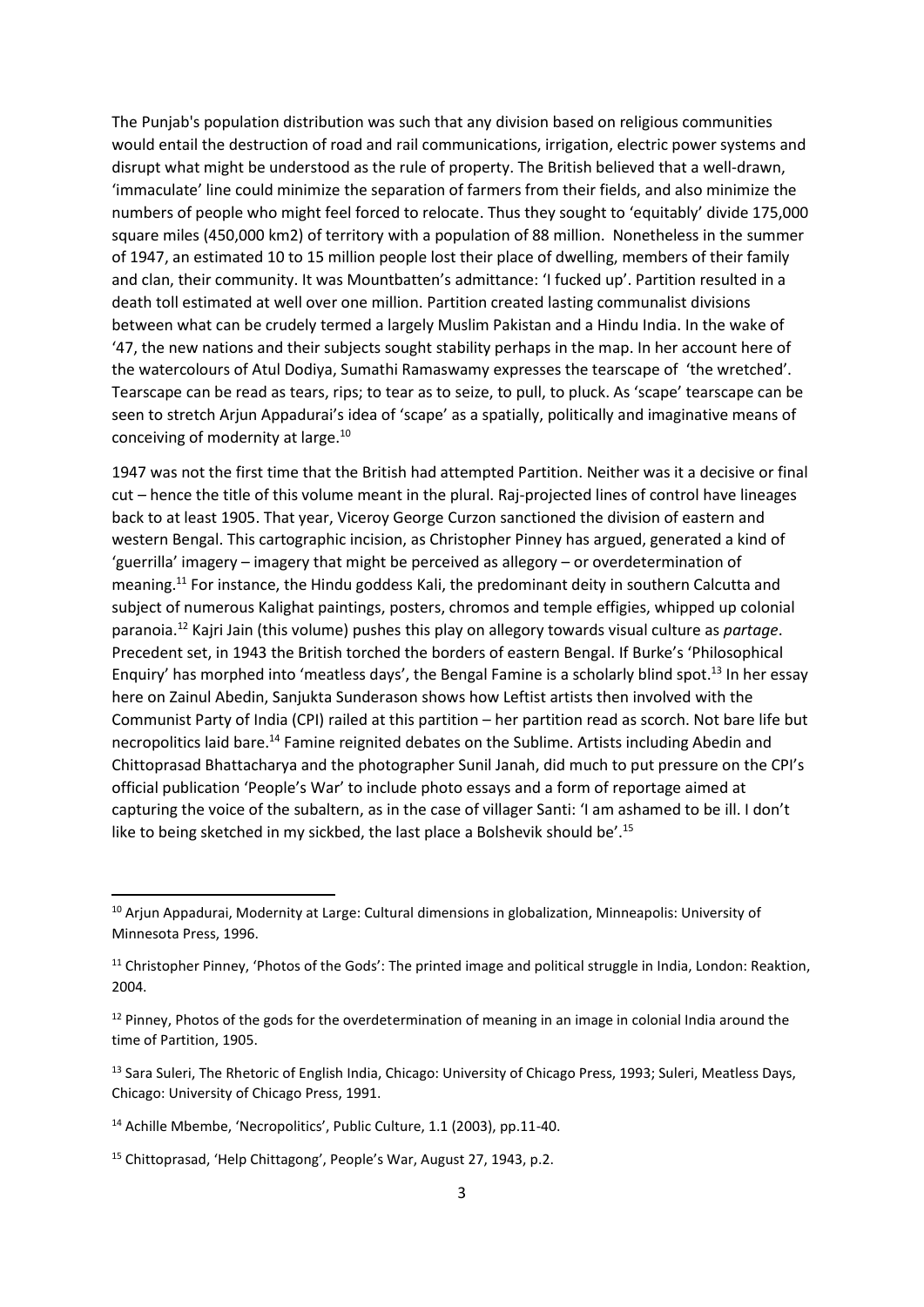To jumpcut across partitions to the Indo-Pakistan War of 1971 which led to the formation of Bangladesh, is noted for death figures three times that of 1947.<sup>16</sup> Jason Cons' recent scholarship alerts up to what it means to live with(in) the barbed wire interdictions of the everyday.<sup>17</sup> The 'shadow lines' of British colonial attempts at Partition have been seemingly relentless.<sup>18</sup> Devika Singh (this volume) makes the case for the voice of artistic production during this time of crisis. She identifies the rise of 'Third Worldism' and how the work of Somnath Hore, K.G. Subramanyan and Bhupen Khakhar made a profound impact on western intellectuals of the Left (Malraux et al).

As 'the underside of independence' the trauma Partition (in the singular of the plural) 'remains a festering wound in the collective psyche of South Asia'.<sup>19</sup> Whilst Bhaskar Sarkar has focused on speculative media and what might be a postcolonial cinema of affect, Iftikhar Dadi and Hammad Nassar draw our attention to the sheer number of contemporary artists who engage with legacies of Partitions.<sup>20</sup> This move might be read in relation to migrancy, art and emergency. TJ Demos's excurses on photography *qua* 'a life full of holes' and his recourse to Glissant's desire for 'the right to opacity' have especial valence.<sup>21</sup> Aside from the exigent artwork of Nalini Malani and Amar Kanwar, and the *Mappings* exhibition (1997 New Delhi, Eicher Gallery), perhaps it is Shilpa Gupta's *In Our Times* (2007-2008) (fig.2) which best captures cacophony and sway.

In *The Human Condition* (1958) and *The Origins of Totalitarianism* (1958), Hannah Arendt sought to account for the devastation of war.<sup>22</sup> Horkheimer and Adorno had weighed violence on a scale of the mimetic – the scapegoat, the collective.<sup>23</sup> Frantz Fanon embraced absolute violence.<sup>24</sup> Violence as

<sup>19</sup> Bhaskar Sarkar quoted in Lines of Control, p.9.

1

<sup>20</sup> Bhaskar Sarkar, Mourning the Nation: Indian cinema in the wake of Partition, Durham NC: Duke University Press, 2009. Iftikhar Dadi and Hammad Nasar (eds.), *Lines of Control: Partition as Productive Space*, London: Green Cardamom, 2012.

<sup>21</sup> TJ Demos, 'The Right to Opacity: On the Otolith Group's Nervous Rerum', October 115 (Summer, 2009), pp.113-128; Demos, 'Life Full of Holes', Grey Room, (Summer, 2006), pp.72-87.

<sup>&</sup>lt;sup>16</sup> See Nayanika Mookherjee, The Spectral Wound and Sexual Violence: Public memories and the Bangladesh War of 1971, Durham NC: Duke University Press, 2015; Samita Bose, Dead Reckoning: Memories of the 1971 Bangladesh War, London: Hurst, 2011.

<sup>&</sup>lt;sup>17</sup> Jason Cons, Sensitive Space: Fragmented territory at the Indo-Bangladesh border, Washington DC: University of Washington Press, 2016.

<sup>&</sup>lt;sup>18</sup> Amitav Ghosh, The Shadow Lines, London: Penguin, 1988. See Pinaki Roy, 'Coming Home: Passage from Anglophilia to Indocentrism in Amitav Ghosh's The Shadow Lines', in Postmodern Indian English Fiction. (ed.) A.S. Kaushik, Jaipur: Aadi Publications, 2012, pp.62–77.

<sup>&</sup>lt;sup>22</sup> Hannah Arendt, The Human Condition, Chicago: University of Chicago Press, 1958; Arendt, The Origins of Totalitarianism, New York: Meridian Books, 1958. See also Kathryn T.Gines, Hannah Arendt and the Negro Question, Bloomington: Indiana University Press, 2014; Marilyn La Fay, Hannah Arendt and the Specter of Totalitarianism, (eds.) Basingstoke: Palgrave Macmillan, 2014; Waseem Yaqoob, 'Reconciliation and Violence: Hannah Arendt on historical understanding', Modern Intellectual History, 11.2 (2014), pp.385-416.

<sup>&</sup>lt;sup>23</sup> Max Horkheimer and Theodor W.Adorno, Dialectic of Enlightenment: Philosophical fragments, (ed.) Gunelin Schmid Noerr, Stanford: Stanford University Press, 2002,

<sup>&</sup>lt;sup>24</sup> Frantz Fanon, Wretched of the Earth, London: Grove Press, 1961.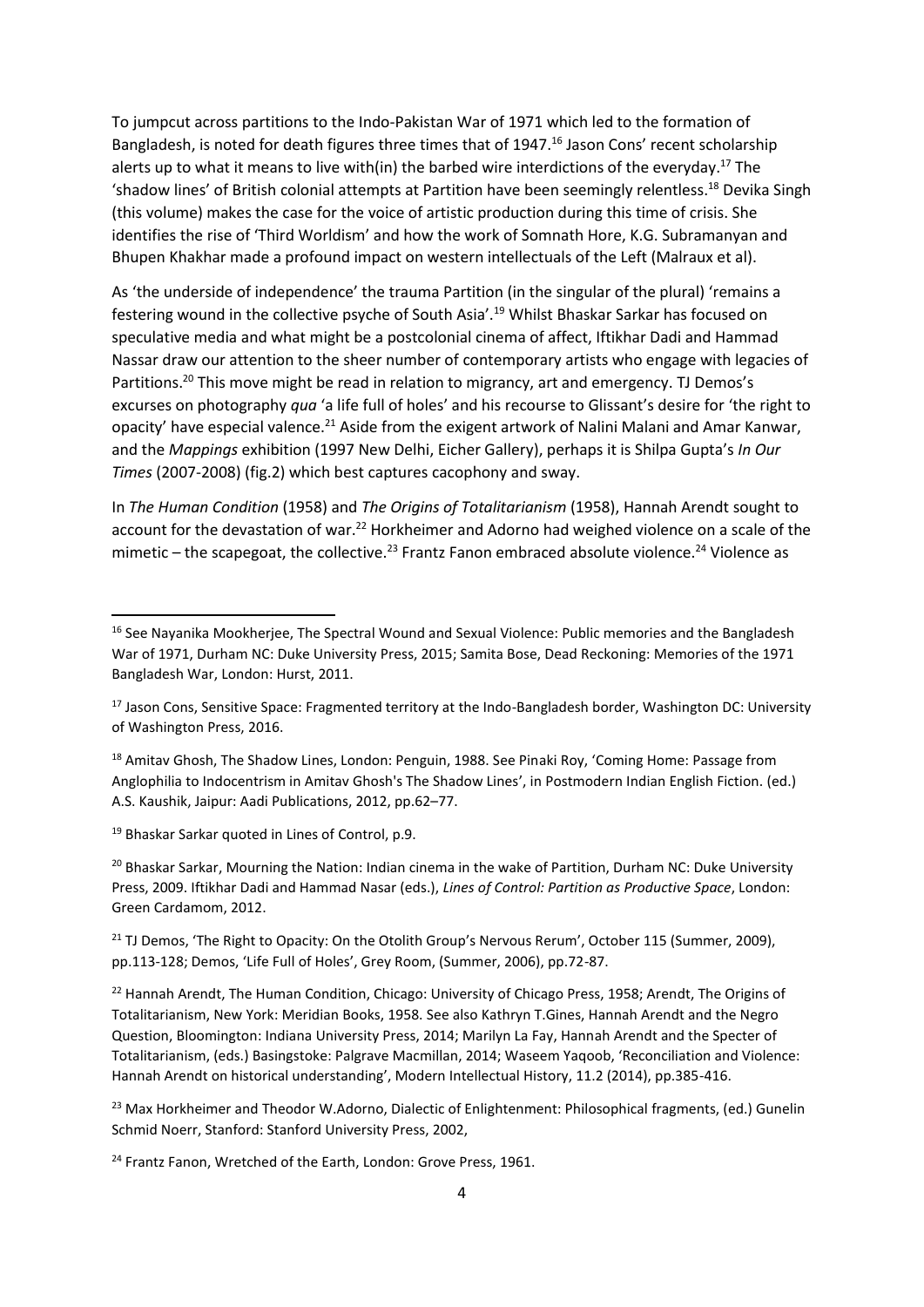purifying. Recently, Aamir Mufti has tested the limits of 'Enlightenment in the Colony'.<sup>25</sup> Mufti identifies the Hindu-Muslim conflict in India as a colonial variation of what he calls 'the exemplary crisis of minority' – Jewishness in Europe. He shows how the emergence of conflict in colonial India in the later 19<sup>th</sup> century represented an equivalent of anti-Semitic racism. We must in contrast seek out secular, minority and exilic perspectives.

The idea behind Mufti's project emerged in the wake of the communalist riots which led to the destruction of the Babri Masjid in Uttar Pradesh on 6 December 1992. Such 'terrorized and terrorizing figures of minority […] delineate central categories and narratives of liberal culture and thought concerning the question of minority existence – assimilation, emancipation, separatism, conversion, the language of state protection and minority rights, uprooting, exile and homelessness'. <sup>26</sup> His perspective draws its inspiration from how *les Lieux de Mémoire* can be inflected by 'minority' literature.<sup>27</sup> A fundamental figure in this narrative, Muhammad Hasan Askari writing as the founder of the Urdu school of literary criticism known as *jadīdīyat* in the 1940s and 1950s, advocated literary practice as 'absorption'.<sup>28</sup> Absorption of Joyce and other writers of equivocal colonial status, equipped Askari with a vocabulary for reimagining occupancy qua the decolonial. Mufti's own desire to produce a 'lyric history' of South Asia 'even in the face of communalism'<sup>29</sup> alerts us to the exigency of the poet philosopher and their search for what might be 'seamless' translation.<sup>30</sup> At the same time, it underlines the violence of the line.

#### **ICONOPRAXIS: WORLDING, LINES OF FLIGHT**

*The Line: Olde English līne 'rope, series', probably of Germanic origin, from Latin linea (fibra) 'flax (fibre)', from Latin linum 'flax', reinforced in Middle English by Old French ligne, based on Latin linea.* 

As its etymology suggests, the line is fibrous, capable of many forms of seriality. This special issue on 'Partitions' wishes to account for many entangled genealogies of trauma, memory, forgetting and more ludic legacies of devastating violence. Is there any kind of *jouissance* possible? How best through the visual can Partitions be approached? Perhaps iconopraxis can inspire.

Iconopraxis, as Kajri Jain reminds us in this volume, is preoccupied with how the power of the visual might occupy the space of politics – especially when politics have been condemned to failure. Jain stresses in her essay on *partage* that the struggle for re-enchantment of a subaltern modernity is

**.** 

<sup>29</sup> Mufti, Enlightenment in the colony, p.235.

<sup>&</sup>lt;sup>25</sup> Aamir Mufti, 'Zarina Hashmi and the Arts of Dispossession' in Iftikhar Dadi and Hammad Nasar (eds.) Lines of Control: Partition as a productive space, Ithaca: Cornell, 2012; pp.87-101. See also Mufti, Enlightenment in the Colony: The Jewish Question and the crisis of postcolonial culture, Princeton NJ: Princeton University Press, 2007; Mufti, Forget English: Orientalisms and wold literature, Cambridge Mass.: Harvard University Press, 2016.

<sup>&</sup>lt;sup>26</sup> Mufti, Enlightenment in the colony, pp.2-3.

<sup>&</sup>lt;sup>27</sup> Pierre Nora, 'Between Memory and History: Les Lieux de Mémoire', Representations, 26 (Spring, 1989), pp.7-24.

<sup>28</sup> Muhammad Hasan Askari, 'The Last Stage of Western Literature', *Majῡma'a,* Lahore: San-e Mī, 1991.

<sup>&</sup>lt;sup>30</sup> The concept of paraphrase and the practice of seamless translation is a current project of poet-translator Alípio Correia de Franca Neto.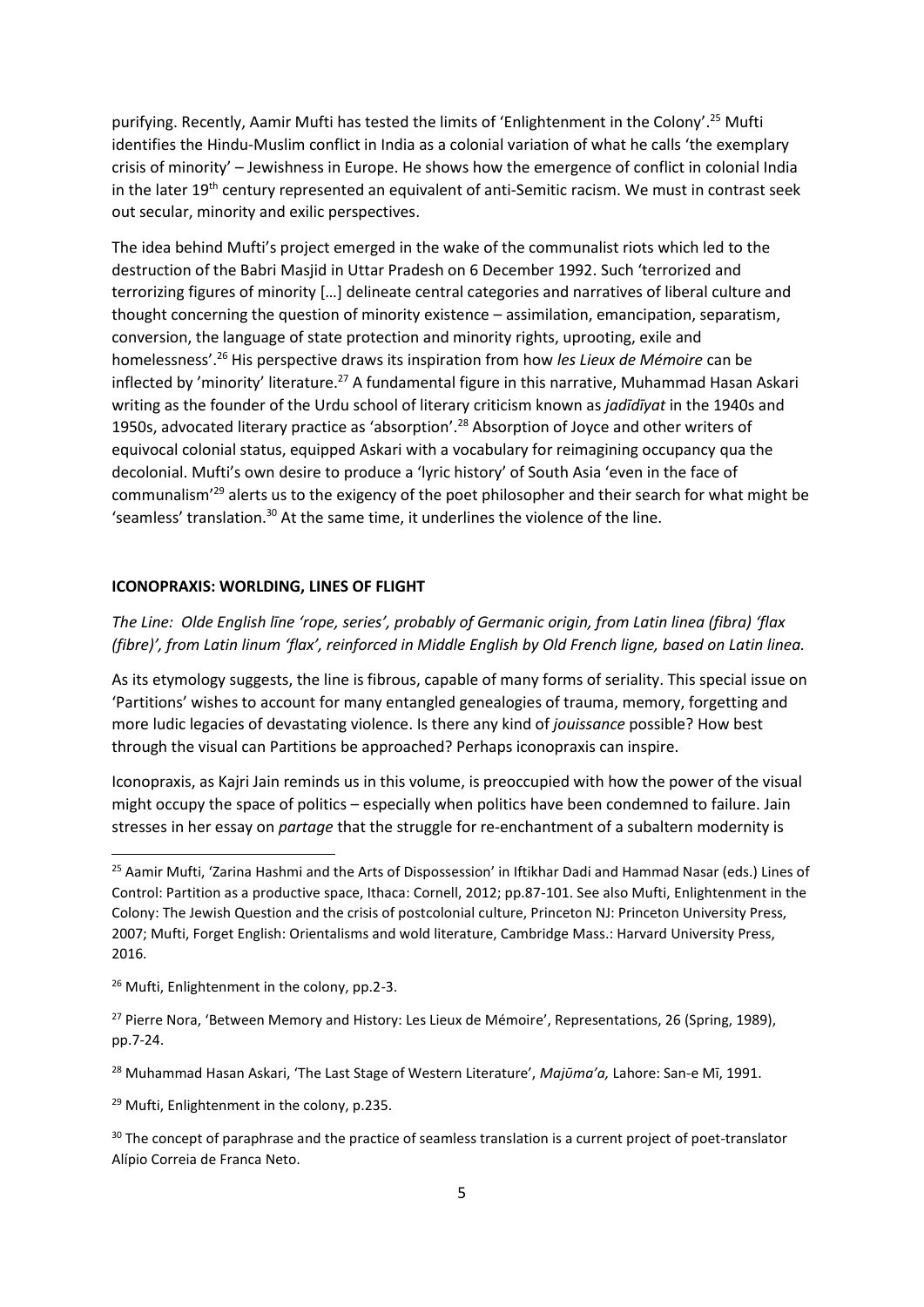one which deals with 'the capaciousness of allegory'<sup>31</sup>. Here allegory is understood in relation to the aesthetics of presence, iconopraxis and the distribution of the sensible.<sup>32</sup>

Addressing the sensible, agency and materiality, the essays in this volume engage with many prescient media and technologies including cinema, exhibitions, artist collectives/networks, censorship, ephemera, art writing and photographic abstraction. Collectively they show how the experiences of partitions must be construed through various affective registers and temporalities. Partition as interdiction, slippage; to slip by. Atreyee Gupta alerts us to the musical sense of 'segue': segue meant as movement without interruption – perhaps the slide of scales. Salma Siddique shows how the tradition of *qissa dastan* can provide a 'pliable' insight into 20th-century Lahori cinema.<sup>33</sup> For Arindam Dutta, censorship is a 'fungible domain' – one which had to deal with 'Nehruvian disgust of subalternity'.

Narratives of Partitions inherently entail failure and recalcitrance, as Karin Zitzewitz points out in her contribution on Triangle Networks. Nevertheless, she also suggests that contemporary art can offer a glimpse of 'transcendental, redemptive power', while its attendant disciplinary system of framing, Art History, is subject to criticism in Saloni Mathur's contribution. Mathur, paying due respect to Geeta Kapur's seminal series of essays *When Was Modernism* (2000), and building upon her own collection *The Migrant's Time* (2011) takes the current state of the discipline of Art History to task. 34 Certainly in the UK there is now a woeful lack of interest in the global, the postcolonial, the decolonial.

So how can Partition challenge the very practice of Art History? What 'Strange Historicities' inflect the visual?<sup>35</sup> With recourse to Antonio Gramsci on the anti-teleological and the subaltern, coupled with her concern for a cinema of affect (montage, jump cut) Mathur offers a method for the panning of new scholarly practices. These new practices might be shaped by fabulation. As Gayatri Spivak and Bhaskar Mukhopadyay propose, fabulation is a device for worlding in the vernacular.<sup>36</sup>

1

33 William Elison, Christian Lee Novetzke and Andy Rotman, Amar, Akbar, Anthony: Bollywood, Brotherhood, and the Nation, Harvard University Press, Cambridge, MA, 2016; Sidharth Bhatia, Amar, Akbar, Anthony: Masala, Madness and Manmohan Desai, HarperCollins India, Noida, 2013; Vijay Mishra, Bollywood Cinema: Temples of Desire, Routledge, New York, 2001.

<sup>34</sup> Geeta Kapur, When Was Modernism: Essays on contemporary cultural practice, New Delhi: Tulika, 2000; Saloni Mathur (ed.) The Migrant's Time: Art History and diaspora, Williamstown: Clark Art Institute & New Haven: Yale University Press, c.2011.

<sup>35</sup> Talal Asad, Formations of the Secular: Christianity, Islam, Modernity, Stanford University Press, Stanford, 2003. On the 'normative secularity' of modern and contemporary art see David Morgan, 'Art and Religion in the Modern Age', in James Elkins and David Morgan (eds.), Re-Enchantment, Routledge, New York and London, 2009, 25-45 and Karin Zitzewitz, The Art of Secularism: The Cultural Politics of Modernist Art in Contemporary India, Hurst Publishers, London, 2014.

<sup>36</sup> Gayatri Chakravorty Spivak, In Other Worlds: Essays in cultural politics, London: Routledge, 2012; Bhaskar Mukhopadhyay, The Rumour of Globalization: Desecrating the global from local margins, London: Hurst, 2011.

<sup>&</sup>lt;sup>31</sup> Quotes from contributors are not paginated. Jain draws inspiration from Own Lynch, 'We Make These Floats So That They Will See What We See/Feel', in Gary Tartakov (ed.), Dalit Art and Visual Imagery, Oxford University Press, New Delhi, 2012, 179-218 and the classic essay by Lawrence Babb, 'Glancing: Visual Interaction in Hinduism,' Journal of Anthropological Research, no 37, vol 4, 1981, 378-410.

<sup>&</sup>lt;sup>32</sup> Jacques Rancière, The Politics of the Aesthetic: Distribution of the sensible, London: Continuum, 2004.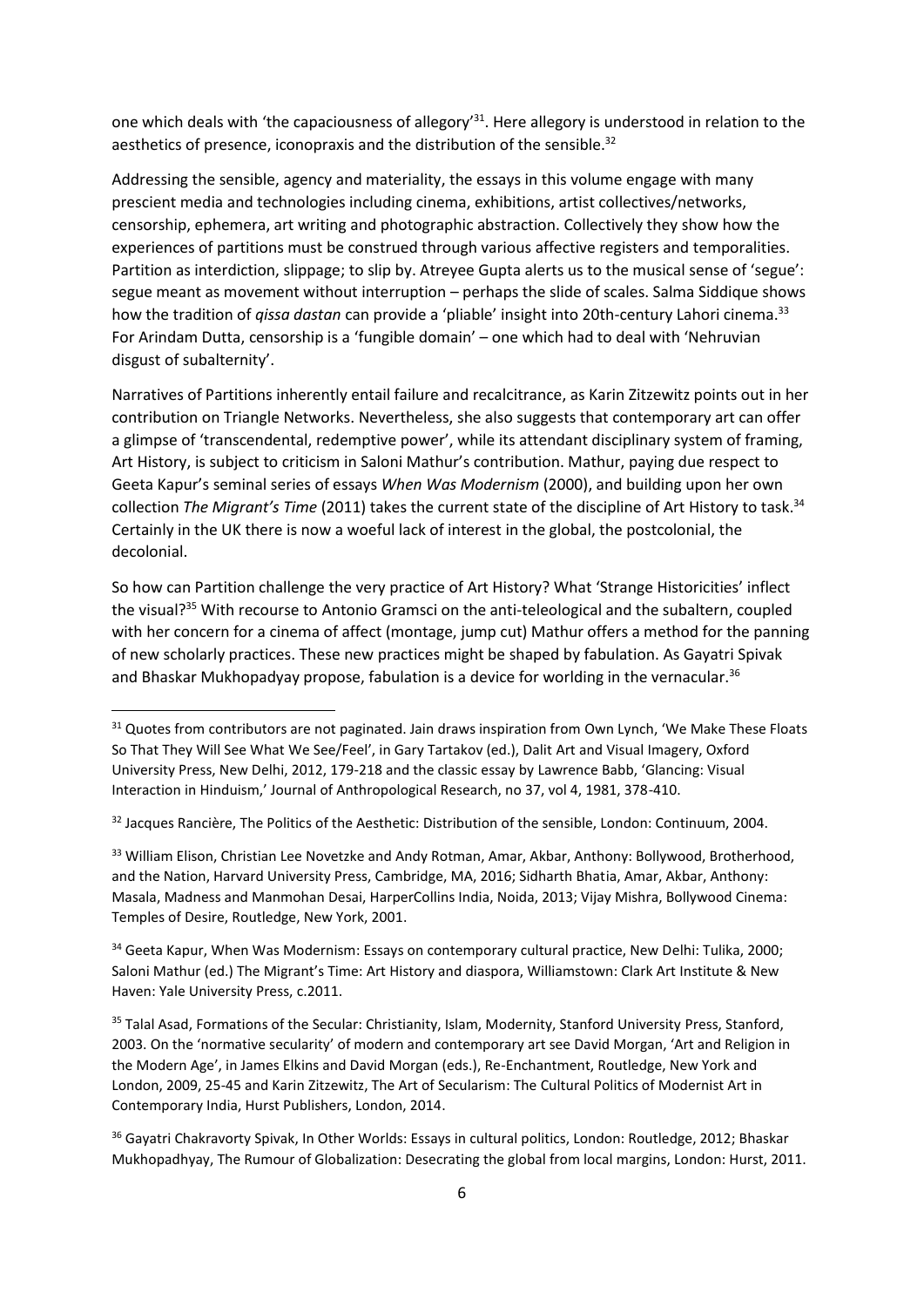Worlding, as a strategy for knowledge/conjecture on the global stage, has also recently been advanced by Pheng Cheah.<sup>37</sup> Construed through the lens of the decolonial, worlding might be inflammatory or it may pertain to the transnational and 'worldly affiliations'. In this volume, Claire Wintle, Rebecca M. Brown with poet-artist Gieve Patel, and Sonal Khullar address respectively the task of translating notions of national identities to exhibition contexts in post-Independence Delhi, the U.S. Festival of India, 1985-86, and the Venice Biennale, 2015. Their essays challenge what we might comprehend to be both national identity and cosmopolitanism. <sup>38</sup> Not everyone occupies the same now. This is glimpsed in the darkened spaces of subalternity and the shades of opacity discussed by many of the essays here.

#### **TO SPOOR, CONJECTURES**

**.** 

Jacques Derrida in 'Of Grammatology' advances the 'enigmatic model of the line'. The line as:

Structurally bound up with that of economy, of technics and of ideology. This solidarity appears in the process of thesaurization, capitalization, sedentization, hierarchization of the formation of ideology by the class that writes or rather commands the scribes.<sup>39</sup>

But the line could also be seen as spectre, as trace, read as track, path or mark. In the preface to her 1976 translation of 'Of Grammatology', Gayatri Chakravorty Spivak had recourse to a defensive mimesis: 'I stick to "trace" in my translation, because it "looks the same" as Derrida's word; the reader must remind himself of at least the track, even the spoor, contained within the French word'. 40

Certain liberal(ist) historians justify partition-as-line as the 'most humane lasting solution' to intense conflict.<sup>41</sup> Partition then would seem to transgress *the ban*, – the threshold of law and sovereignty.<sup>42</sup> In 2012, Iftikhar Dadi and Hammad Nasar redressed the trauma of decolonization in the exhibition *Lines of Control*, staged at the Herbert F. Johnson Museum, Cornell University. Including the

<sup>39</sup> Jacques Derrida, Of Grammatology, (1967) trans. Gayatri Chakravorty Spivak, Paris: Les Editions de Minuit, 1976.

<sup>40</sup> Gayatri Chakravorty Spivak, 'Introduction', 'Of Grammatology', p.6.

<sup>&</sup>lt;sup>37</sup> Pheang Cheah, What is a World? On postcolonial literature as world literature, Durham NC: Duke University Press, 2016.

<sup>38</sup> Robert J McMahon, The Cold War on the Periphery: The United States, India and Pakistan, Columbia University Press, New York, 1994; David C Engerman, 'South Asia and the Cold War', in Robert J McMahon, ed, The Cold War in the Third World, Oxford University Press, Oxford, 201; Andrew Jon Rotter, 'Culture, the Cold War, and the Third World', in Robert J McMahon, (ed.), The Cold War in the Third World, Oxford University Press, Oxford, 2013.

<sup>41</sup> Jerry Z.Muller, 'Us and Them: The Enduring power of ethnic nationalism', in Foreign Affairs, 87.2 (March/April, 2008); p.34 cited by Hammad Nasar, 'Lines of Control: Partition as a productive space', in Iftikhar Dadi and Hammad Nasar (eds.), London: Green Cardomom and Herbert F.Johnson Museum of Art, Cornell University, 2012; pp.9-17; p.12..

 $42$  The notion of the ban is a key concept relating to Giorgio Agamben's multi-volume Homo Sacer project.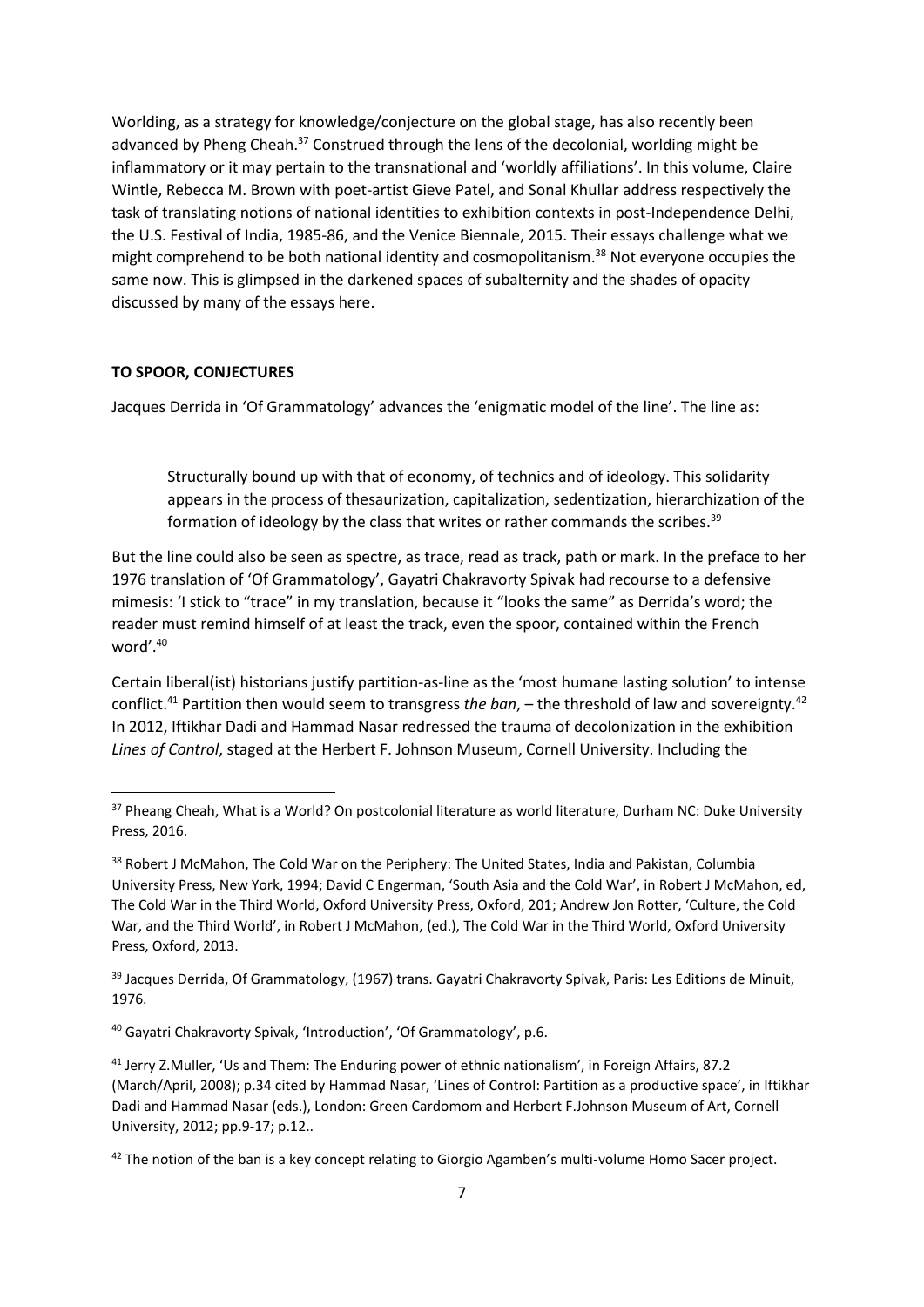artworks of Raqs Media Collective, Farida Batool, Rashid Rana, Emily Jacer, Amar Kanwar, and Bani Abidi<sup>43</sup> the exhibition used the Partition of 1947 as a device for thinking through border controls as 'a chance for the "undisciplined" work of contemporary artists to enter into a diverse set of conversations'.<sup>44</sup> Central to the exhibition was Murtaza Vali's on-going project, *Proposals for a Memorial to Partition*. Vali solicited proposals for a memorial to Partition from a number of artists, architects and cultural practitioners; these proposals might be seen in relation to an aesthetic of prosthetic trauma. The project's first iteration appeared in 'Manual for Treason' Shahraj Biennal X (2011) and was intended as 'a collective gesture towards excavating the traumatic underbelly of nation-building in the Subcontinent'.<sup>45</sup> This excavation might involve catastrophe, not only the camp<sup>46</sup>, the trudge, the flight, the fight but also other forms of violence. And as such, perhaps partitions can also be said to contain 'lines of flight'.

A line of flight (French: *ligne de fuite*) is a concept developed by Gilles Deleuze and used extensively in his work with Félix Guattari:

*Fuite* covers not only the act of fleeing or eluding but also flowing, leaking, and disappearing into the distance (the vanishing point in a painting is a *point de fuite*). It has no relation to flying.<sup>47</sup>

It can offer up the potentialities of multiple modernities. Within what might still be termed 'parallel modernities' Fanon and writer-translators such as Borges, indicate the possibilities of the lines of flight of decolonial imaginaire.<sup>48</sup> Whether this entailed the figure of the abyss or revolution construed as absolute/total violence it has powerful resonance for the study of Partitions in South Asia. Vali's opening premise declared 'commemorating history's largest mass migration, one that was marred by horrific violence, is a somewhat tricky proposition'.<sup>49</sup> There is the vexing question of whether extant forms of memorialization are in any way appropriate given that 'there was no clear distinction between perpetrator and victim as both "sides" raped and killed and were raped and killed […] As such there was no single traumatic event […] a *single* memorial will always be inadequate'.<sup>50</sup> But perhaps his project can be said to operate as a memorial per se. Its 'open ended spirit' presented the modest, the ad-hoc, the sketchy:

<sup>43</sup> The show included over 45 works by 33 separate artists/artist collectives and 12 brief art critical/historical essays. Its genesis -- a symposium organized at London's Royal Geographical Society, December, 2005 under the 'directorship' of Sarat Maharaj with the assistance of Green Cardamom.

<sup>44</sup> Hammad Nasar, 'Lines of Control: Partition as a productive space', in Lines of Control, pp. 9-17; p.11.

<sup>45</sup> Lines of Control, p.117.

<sup>46</sup> Giorgio Agamben, Remnants of Auschwitz: The witness and the archive, New York: Zone, 2000.

<sup>47</sup> Brian Massumi, 'Notes on the Translation and Acknowledgments', in Deleuze and Guattari, A Thousand Plateaus: Capitalism and Schizophrenia, London: Continuum, (2006), p.xvi.

<sup>48</sup> For parallel modernities see Brian Larkin, 'Indian Films and Nigerian Lovers: Media and the creation of parallel modernities', Africa, 67.3 (1997), pp.406-440.

<sup>49</sup> Murtaza Vali, 'Proposals for a Memorial to Partition', in Lines of Control, p.117.

<sup>50</sup> Lines of Control, p.117.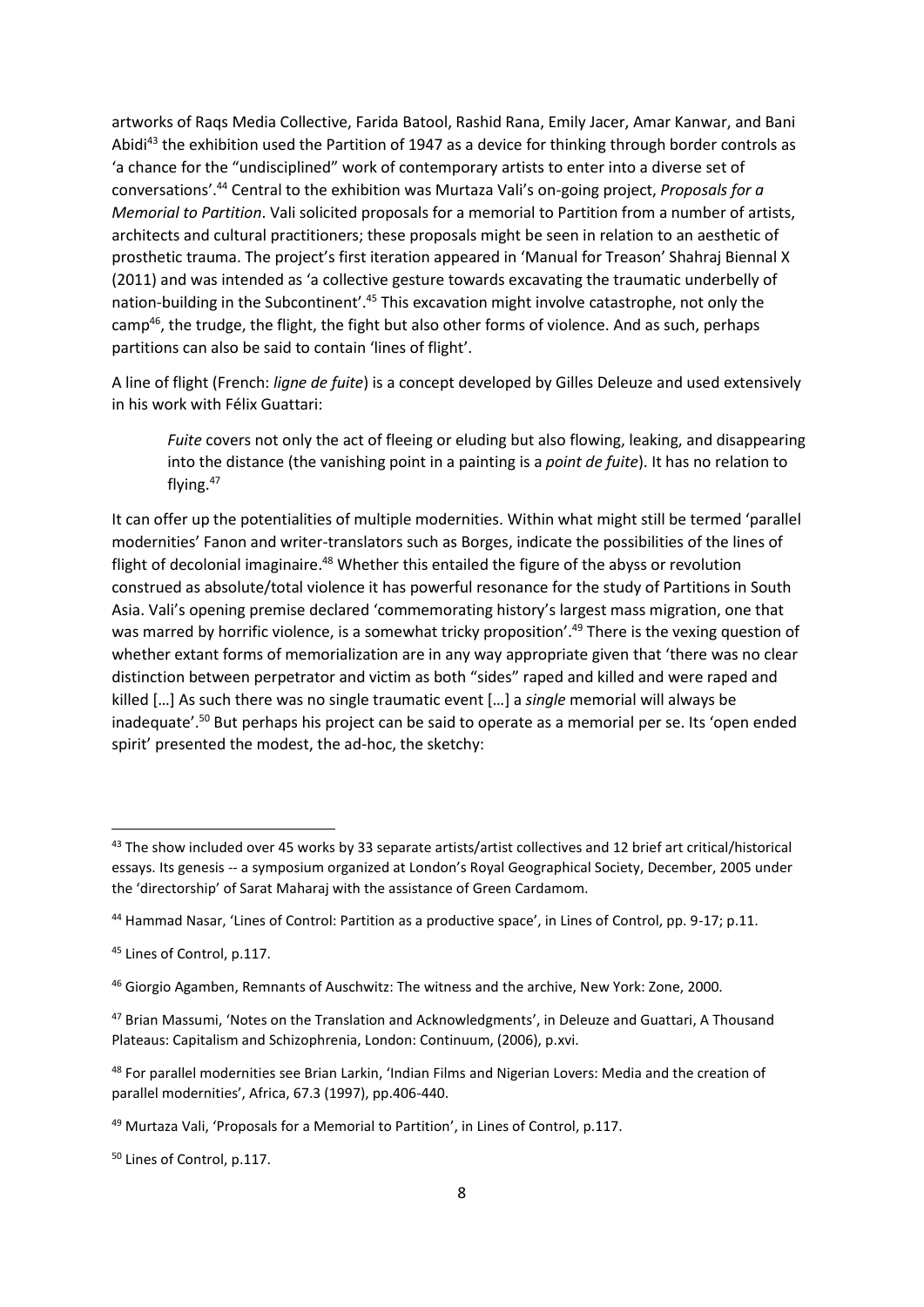'Above all, the hope is that they will be traitorous, unsettling the hegemonic narratives and ideologies of nations somewhat build cynically built atop the death and suffering of million'.<sup>51</sup>

Contributors to Vali's collaborative intervention included Yamini Nayar's *Mapping Obscura (memory and place*', a travelling camera obscura which invites photograms made from a wooden shipping container with a lens in the ceiling producing ever shape shifting clouds. Into the interior of the projected nebulous, visitors are requested to bring an object of personal significance which would, through the camera, then be photographed or experienced as amorphous, ephemeral projections. Nalini Malani's contribution *Memory Aid* took inspiration from Faiz Ahmed's poem, *In Search of Vanished Blood*, which she proposed to transcribe in copper, onto a 4-metre human brain, carved in pink marble:

This blood which has disappeared

Without leaving a trace

Isn't part of written history:

Who will guide me to it?

#### **THE PLAY OF SILENCE: SUBCONTINENTAL BRITAIN**

*There is something strikingly different about the quality of photographs of that time. It has nothing to do with age or colour, or the feel of paper […]. In modern family photographs the camera pretends to circulate like a friend, clicking its shutters at those moments when its subjects have disarranged themselves to present to it those postures which they would like to think of as informal. But in pictures of that time, the camera is still a public and alien eye.* – Amitav Ghosh, The Shadow Lines (1998)

### *The person who finds his homeland sweet is still a tender beginner. –* Edward Said citing Eric Auerbach

Raminder Kaur Kahlon in her essay here on the play *Silent Sisters* challenges the threshold of representation, where representation even in its most elliptical forms is regarded as authentic and due attention. She senses the dynamics of the lost and found as cinema, and its osmosis with theatre and photography. Photographs, familial and defamiliarizing, offer a snapshot of identification with Partition as suggested by Ghosh's *The Shadow Lines*. <sup>52</sup> Such umbra is tricky to put your finger on. What Kaur Kahlon and Alice Correia identify here, is the violence of Partition for women that included rape and trauma, but which also finds corporeal vengeance as art. Gendered retribution assumes many forms – forms which carry across generations. Both Correia and Kaur Kahlon draw us to 'Subcontinental Britain' and recount how partitions and their ramifications traverse geographical and temporal specificities. These papers that address articulations of Partition narratives on international stage suggesting that it is possible to deprovincialise those histories hitherto bonded to the cartographic line; simultaneously Correia and Kaur Kahlon arguably provincialise British histories, problematizing the indexical relationship between national boundary

<sup>51</sup> Lines of Control, p.117.

<sup>52</sup> Amitav Ghosh, Shadow Lines, London: Black Swan, 1989.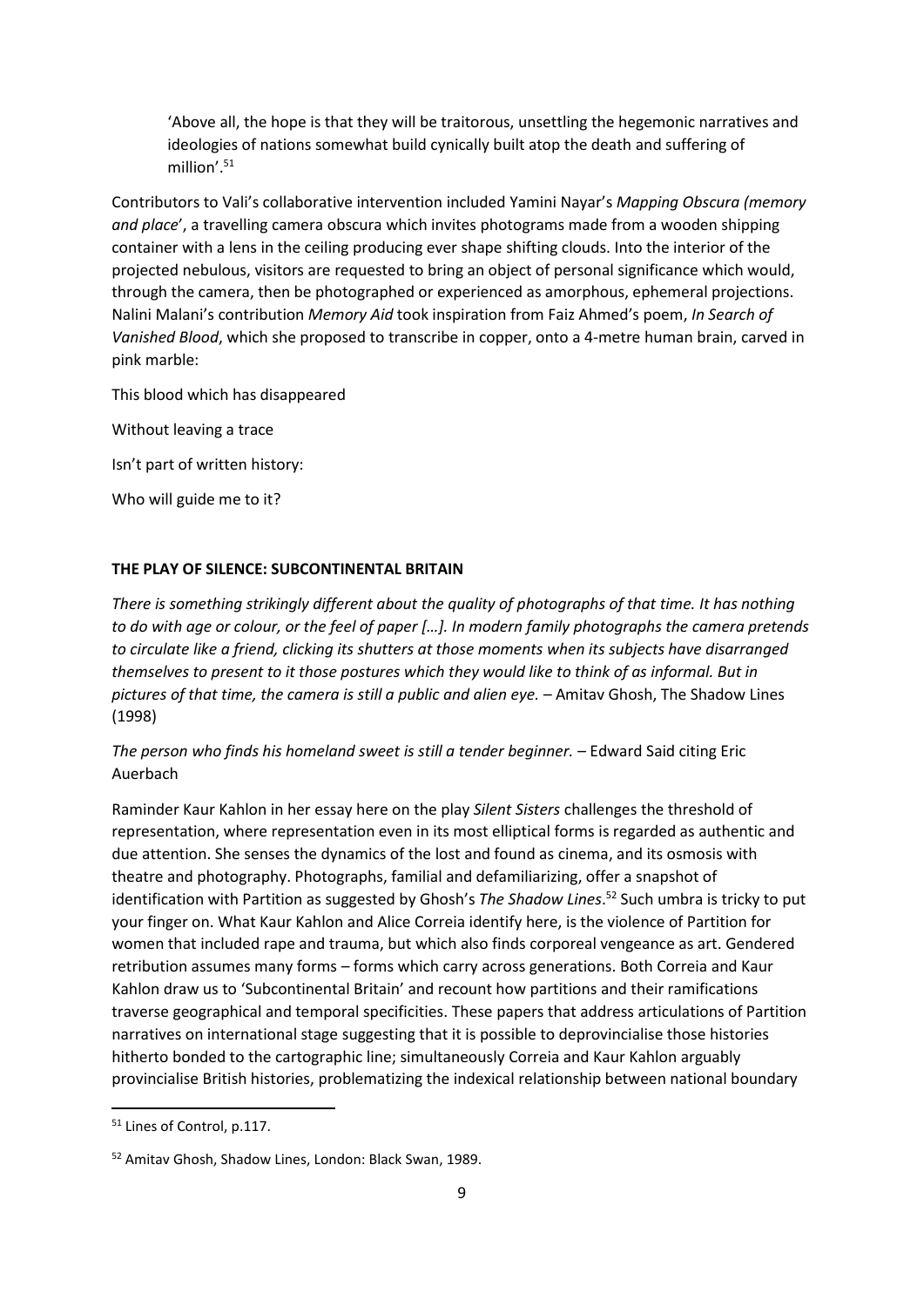and nationalist history. Homi K. Bhabha identifies 'a conspiracy of silence around the colonial truth',<sup>53</sup> a silence which facilitates the sublimation or avoidance of Britain's post-colonial responsibility. As Correia suggests, foregrounding Partition stories in British exhibition spaces goes some way to counter the ideological forgetting of Britain's colonial past.

#### **DECOLONIAL LINEAGES**

1

#### *Partition – Definition: a sharing, distribution, division.*

Third Text has always been committed to thinking about the decolonial line. Other journals now insist on kinds of globality and attention to regionalism, even to the migrant at times; it has always been our commitment to see to the violence, the poetics of decolonization. This is not 'elliptical' tokenism. It is the legacy of Black Phoenix and Third Text's commitment to combatting racism and marginality in the academia we stress. Ten years on from the fiftieth anniversary of 1947 it is possible to read the 'global turn' and Partition together *–* Nalini Malani's *Remembering Toba Tek Singh* (1998), Bani Abidi's *The News* (2001), Amar Kanwar's *The Lightning Testimonies* (2007). To quote Sonal Khullar (this volume) is Partition a 'longue durée'? 'Long Partition' <sup>54</sup> might be seen to be between memory and history.

In October 2016, The Arts and Cultural Heritage Trust (TAACHT) opened the first Partition Museum in the dusty old Town Hall, Amritsar.<sup>55</sup> TAACHT works as a not for profit NGO which is now partnered with *The Hindustan Times*, the Tuli Family and Teamworks Fine Arts Society as well as individual donors. According to the founder Kishwar Desai, 'A Partition museum is something I have been thinking about for 20 years now. I used to work in television earlier, so could never make the time for this project. Now when I see that generation *–* the only one that experienced the Partition *–* get older, I feel it is important to record that history. Their sacrifice needs to be appreciated.'<sup>56</sup> The

<sup>53</sup> Homi K. Bhabha, *The Location of Culture,* London: Routledge, 1994, p.123.

<sup>54</sup> See also Vazira Fazila-Yacoobali Zamindar, The Long Partition and the Making of Modern South Asia: Refugees, Boundaries, Histories, New York: Columbia University Press, 2007; Zamindar, 'Sadequain: The Making and Unmaking of a National Artist', The Holy Sinner, edited by Salima Hashmi. Karachi: Herald Publications, 2003; 'Edward Said and Eqbal Ahmad: Anti-Imperialist Struggles in a Postcolonial World', ISIM Review, No. 13. December 2003. Also on the Eqbal Ahmad: Cherishing His Courage website: http://www.bitsonline.net/eqbal/tribute.asp?id=13&tribute\_from=FAP .

<sup>&</sup>lt;sup>55</sup> According to the museum's electrical expert Neeraj Sahai, "The buildings were very dusty. We were not in a position to bring in all the objects that are in our possession. So we agreed to bring a few, key objects, some old letters etc. But the exhibition was becoming very flat," recalls Sahai. They decided to add some installations, a well, symbolic of the ones in which so many women had jumped to avoid being abducted and raped by the rioters. "A well is very simple, just a cylinder and you put it there. But to put it there and to make it look authentic, it had to be downscaled in a way that it did not look like a plastic toy. That was the challenge. We researched with various photos of wells from Lahore, downscaled it, We were lucky to get these Nanakshahi bricks – these are thinner than the ones that we use now-a-days, that helped us give the well look closer to the wells of those times." There are plans for elaborate lighting and a fog machine. See The Hindustan Times, October 30, 201[6 http://www.hindustantimes.com/india-news/displacement-diaries](http://www.hindustantimes.com/india-news/displacement-diaries-partition-museum-revisits-history-with-hopes-of-a-better-future/story-jUN5sWDR37Inbk9Mxb4QBJ.html)[partition-museum-revisits-history-with-hopes-of-a-better-future/story-jUN5sWDR37Inbk9Mxb4QBJ.html](http://www.hindustantimes.com/india-news/displacement-diaries-partition-museum-revisits-history-with-hopes-of-a-better-future/story-jUN5sWDR37Inbk9Mxb4QBJ.html)

<sup>&</sup>lt;sup>56</sup> The museum reportedly cost more than 1 million pounds and involved meetings in the UK for instance at the House of Lords. Desai's team is supported by an advisory board that includes veteran journalist Kuldip Nayar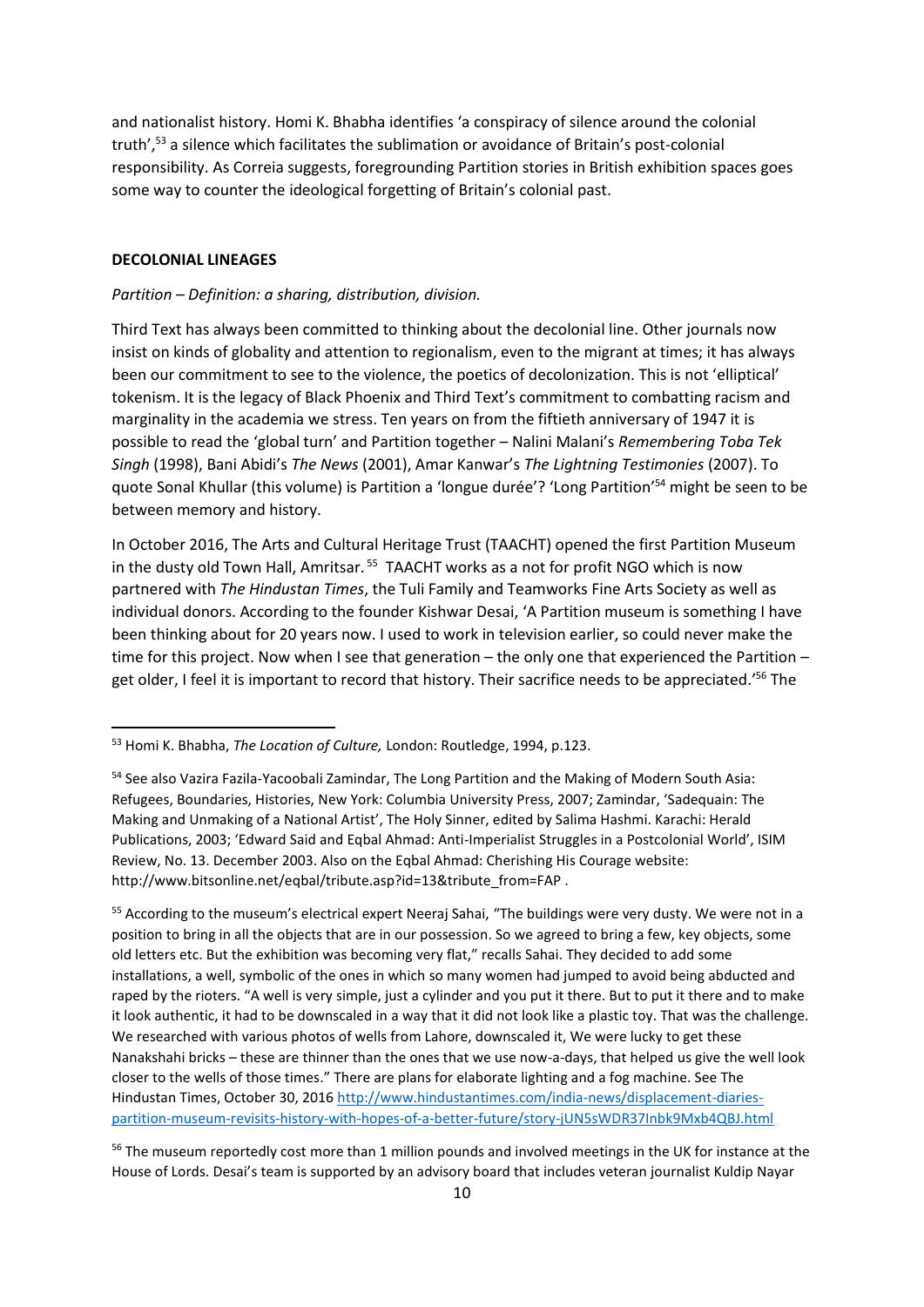museum's self-proclaimed mission is to become a site of memory analogous to The National September 11 Memorial and Museum, New York and the Apartheid Museum, Cape Town.

All are invited to contribute to the museum *–* by way of funding, archival material, interviews or exhibits through their website: thepartitionmuseumproject.com. Its founding donors in particular have contributed objects relating to their own or their families' experiences of 1947. Desai's own parents Padam Ajit Rosha and Rajini Rosha donated a version of *Muraqqa-i-Chughtai*, which considers Abdur Rahman Chughtai's painterly interpretation of Ghalib's couplets. The *Muraqqa* was a prized possession of Desai's maternal grandmother, recalls Rajini Rosha, who was 13 when their family crossed over from Lahore:

'We didn't bring everything with us when the Partition happened. Everyone was under the impression that we would all go back to our homes once the violence subsided. But that didn't happen. My father had gone back to Lahore to retrieve some of the things we had left behind. This book was one of them.'

Desiccated, disintegrating, moth eaten, the volume is nonetheless a highlight of the thousands of artefacts donated to the museum. University of Montreal student Aanchal Malhotra exhibited a part of her fine art thesis, *Remnants of a Separation* for the launch: 'There are objects preserved from the time of the holocaust in museums, but there hadn't been a material study of partition so far', says Malhotra who was not only seeking out the obvious objects but also the unlikely: 'There is, of course, jewellery, which people carried thinking they could sell it. I found some well-preserved *zari* thread, even a nameplate carved in Rajasthani stone! […] It takes courage to carry an object when one's life is in danger. These objects have stories behind them.'<sup>57</sup> Donated things (objects as raconteurs) include a wedding *duppata*, a *gadwai*, a *phulkari* which are set off against blown up photographs of migration and centre pieces including the model of a brick well. Although in many ways the format of the museum resembles that of other museums, it is the gifting of objects and attempt to break what many still perceive to be the silence veiling Partition that distinguishes the Partition Museum.<sup>58</sup> According to Indira Chand speaking of her experience as a migrant at that time, Christianized and perhaps somehow protected by being so, 'families have been heavily splintered [...] you can't just wipe it out and say it never happened'.<sup>59</sup>

(who thought of such a museum in the 1950s), Meghnad Desai, Ashis Nandy, Jugnu Mohsin and Salima Hashmi.

<sup>57</sup> Kim Aroral, 'Partition Museum to Preserve a Memory Almost Lost', The Times of India, August 28, 2015, accessed online September 12, 2017; [http://timesofindia.indiatimes.com/city/delhi/Partition-museum-to](http://timesofindia.indiatimes.com/city/delhi/Partition-museum-to-preserve-a-memory-almost-lost/articleshow/48703239.cms)[preserve-a-memory-almost-lost/articleshow/48703239.cms](http://timesofindia.indiatimes.com/city/delhi/Partition-museum-to-preserve-a-memory-almost-lost/articleshow/48703239.cms) See also The Times of India, October 27, 2016 [http://timesofindia.indiatimes.com/city/amritsar/17-year-old-to-bring-app-on-partition](http://timesofindia.indiatimes.com/city/amritsar/17-year-old-to-bring-app-on-partition-museum/articleshow/55082917.cms)[museum/articleshow/55082917.cms](http://timesofindia.indiatimes.com/city/amritsar/17-year-old-to-bring-app-on-partition-museum/articleshow/55082917.cms) In Amritsar, Viren Gupta (17) was so much moved after hearing the story of the perilous journey of his grandfather Dharam Chand Laat, who had migrated from Jhelum (Pakistan) to Gurugram in India following the Partition in 1947, that he decided to set up a mobile phone app with the help of a programming company. He recounts how his grandfather Dharam Chand had long told him harrowing and fascinating tales of Partition. He believes that the app will reach out to the younger generation as a way of making the museum relevant.

<sup>58</sup> The museum does draw some inspiration from museums such as the Birla Science Museum (head museum, Kolkata plus a fleet of museobuses) which includes such 'fads' as a singing bucket placed over an 'infinity' well.

<sup>59</sup> <http://www.partitionmuseum.org/get-involved/request-for-oral-history/>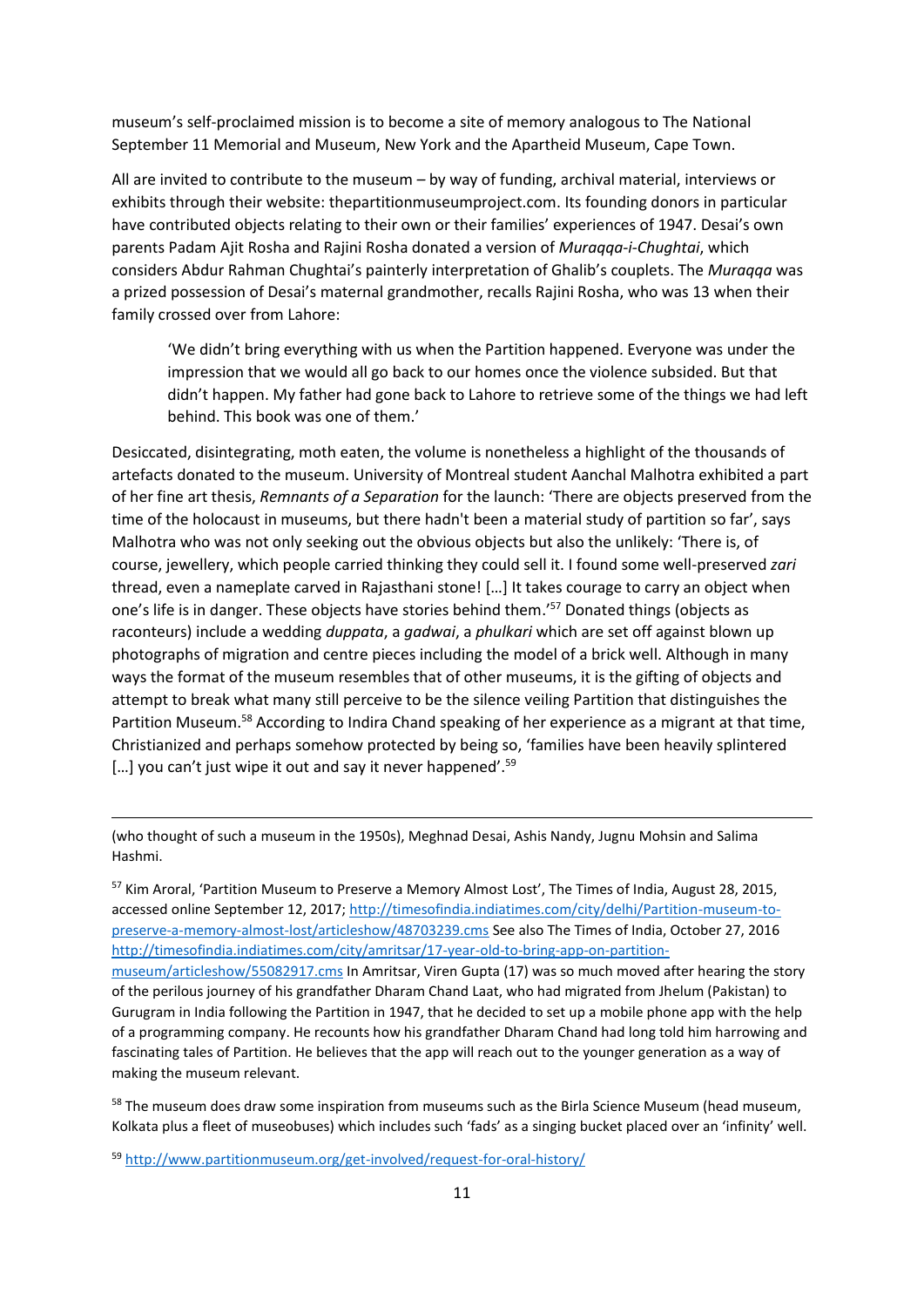The museum reports that some days it receives more than one thousand visitors – 'from schoolchildren to Partition Survivors, from international tourists to village dwellers, from politicians to scholars'.<sup>60</sup> It is a critical component of the new Heritage Street that runs between the Town Hall and the Golden Temple. The plan is for the museum to be seven rooms covering 16,000 ft2 of the Town Hall. The galleries will be divided thematically into 'synthetic Punjab', Independence, Partition, migration, research, rehabilitation, resettlement and the gallery of hope. The gallery of hope is to be dominated by a tree fashioned from barbed wire from which will be hung 'leaves' *–* messages of peace and healing left by visitors aspirant of a reconciliatory future set off against images of despair, exemplified by Sardari Lal Parashar's paintings produced during his confinement in a refugee camp.

Perhaps the museum can be viewed as part of a certain turn in governmentality best represented by the Indian Memory Project. Such institutionalization of memory is not necessarily celebrated by artists, as the recent installations of Raqs Media Collective attest.<sup>61</sup> The lure of *lieux de mémoire* involves also what Kamala Visweswaran terms 'everyday occupations'. <sup>62</sup> Rejecting an event-based or episodic account of violence, Visweswaran focuses on the intersection between politics and culture under occupation, a condition of 'violent peace' that is socially generative and foundational to democracy in South Asia, the Middle East, and elsewhere. By her account, occupation offers a method and material that revises conventional histories and temporalities of domination, resistance, violence, peace, life, death, exception, and the everyday. Although Visweswaran and her collaborators privilege poetry, song, and story as genres expressive of political ambiguity, hegemony, and subversion, visual art has been a crucial site of power-knowledge and its critique in contemporary South Asia. This visual art operates between elite and the politics of the governed.<sup>63</sup>

Partition can of course also be the space of psychological boundaries, trauma and 'ruptured psychogeography' (TJ Demos) opening up questions of commemoration and belonging, 'permanent exile' (Edward Said) or 'being in exodus' (Agamben). Given certain disillusionment with political forms of engagement, this Special Issue explores the possibility that art can, and did, take the place of failed political initiatives, not so much as an obvious replacement but as a supplement, as another form of the right to representation. In 1947 the newly formed Progressive Artists Group (mostly Bombay and Baroda) invoked Partition as a major force driving their desire to be a collective. Partition calls to mind what the Otolith Group have termed 'past-present futures' and the opening of a space for negotiating the political, the imaginary and the artistic – something that was commemorated in 2007.

 $\overline{a}$ 

<sup>&</sup>lt;sup>60</sup> Se[e http://www.partitionmuseum.org/about-us.](http://www.partitionmuseum.org/about-us) The Partition Museum was inaugurated October 24, 2016, by the Deputy Chief Minister of Punjab, Sukhbir Badal and visited by several ministers November 1, 2016, which is Punjab Day. The major international partner of the museum is the LSE South Asia Centre (est. 2015).

<sup>61</sup> Natasha Eaton, 'Subaltern Rustle: Raqs Media Collective, the colour blue and the colonial archive', MARG, 67.1 (September, 2015).

 $62$  See Kamala Visweswaran, Fictions of Feminist Ethnography (Minnesota, 1994) and Un/common Cultures: Racism and the Rearticulation of Cultural Difference (Duke, 2010). See also Visweswaran, (ed.) Perspectives on Modern South Asia, London: Blackwell, 2011; (ed.) Everyday Occupations: Experiencing Militarism in South Asia and the Middle East, Pennsylvania, 2013.

<sup>&</sup>lt;sup>63</sup> Partha Chatterjee, Politics of the Governed: Reflections on politics in most parts of the wold, New York: Chicago University Press, 2004.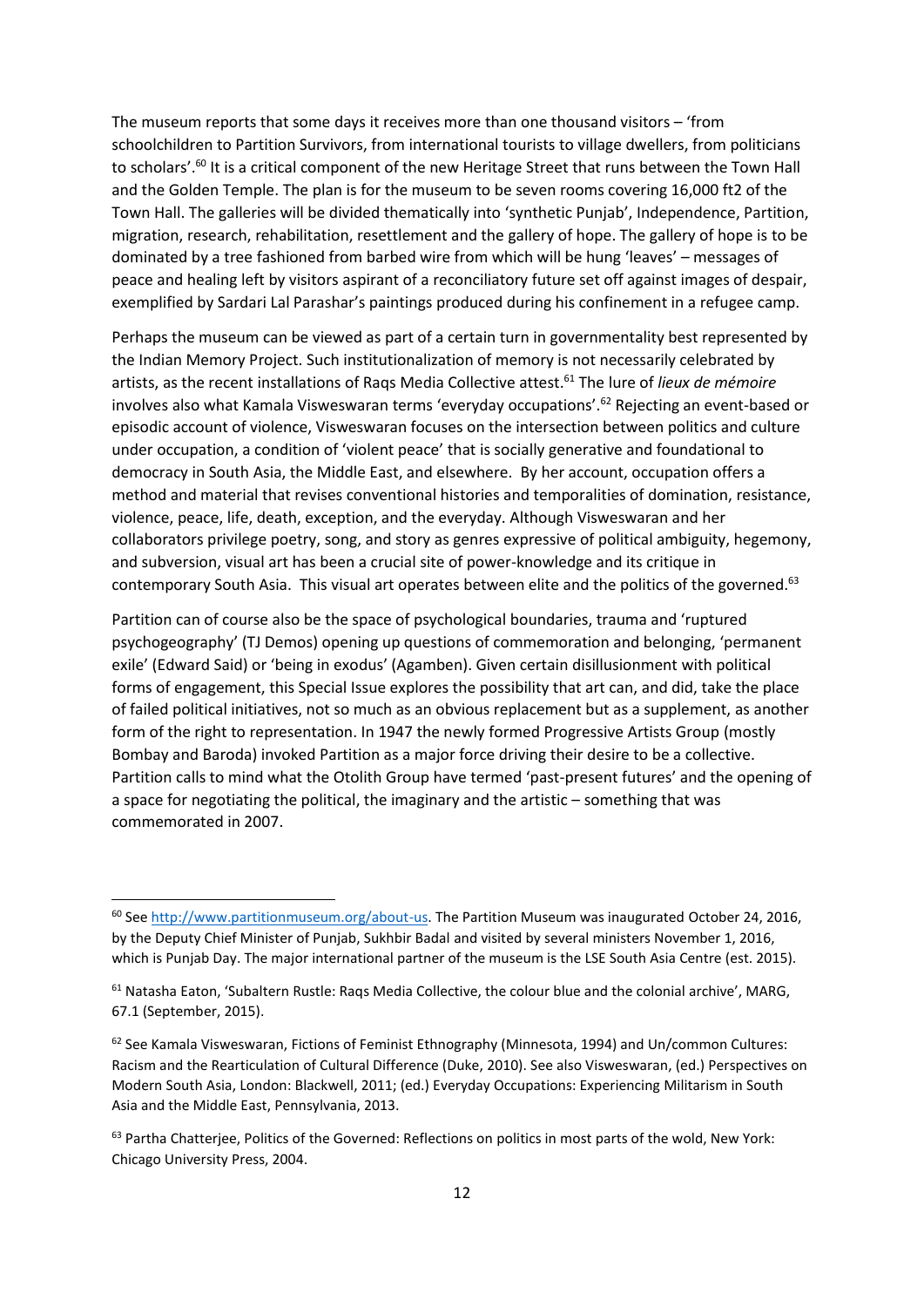So what has happened since 2007 aside from the recent institutionalization, fetishization of Partition within, as museum? A lot it would seem – for artists in search of the 'spirit' of the archive and its perceptual caesura. <sup>64</sup> Although a rich and incrementing interest in the 'cosmopolitan', nomadic artist exists, repercussions for partitions in South Asia remain a kind of blind spot. Partition has long been subject to cinema and literature, as we have suggested above, the narratives of which inflect the work of artists and writers – including our contributors. Our contributors here are drawn from several spheres of academia – film studies, art history, history and museum studies to name but a few. Their rich and extensive essays probe the (im)possibility of representing Partition and its legacies. Partition as distribution of the sensible, partition and the politics of affect, partition as expanded field are just a few of the issues we address.

Rebecca M.Brown's essay with poet-artist Gieve Patel questions what it means to see South Asian History as jump-cut. Their collaboration *To Pick Up a Brush: A Double-take, Gieve Patel, and Indian Art of the 1980s* shows how India emerged as a globalizing figure. India as Orientalist trope had then to be taken seriously in ways not seen since the days of the curatorial hegemony of Grace Morley. Figure here can be understood in the spirit of Christopher Pinney's excurses on Jean-François Lyotard, as a space where intensities are felt.

The untimely death of Communist Party activist/playwright Safdar Hashmi provides Arindam Dutta with a device to take censorship law apart. Censorship is contentious, even downright anachronistic. Anachronism can be anarchic. There is no 'vertical prophylaxes' only dissipation. Dutta's attention to 'seditious' 'acts' puts the law on the line. Such indeterminate thresholds bring into question what might 'the ban' qua modernity.<sup>65</sup> Atreyee Gupta's essay on abstraction addresses the segue within the context of modernism. Shamefully neglected, abstraction in South Asia offers a critical lens for revisiting the relationship between photography, architecture and sculpture.

Engaging with Rancière's *partage*, Kajri Jain considers his 'distribution of the sensible'. Her take on the sensible spans 19th-century theatre, the radicalism of Tilak, chromolithography. Such high drama is nonetheless enchanted and vernacular. Raminder Kaur Kahlon's *Skipping Memories on Partition and the Intersensory Field in Millennial Britain* is a fascinating recall (replay) of the research and development of a play, which utilised oral histories and testimonies of those who lived through partition. Working in the UK, Kaur Kahlon's work identifies how the experiences of British Asians and East African Asians have been regarded as 'inauthentic' compared to those who remained in South Asia, while the site of the theatre provides a space in which those experiences can be validated.

In her critical analysis of two exhibitions, *My East is Your West* (Venice Biennale, 2015) and *This Night-Bitten Dawn* (Delhi, 2016), Sonal Khullar suggests that contemporary South Asian art and curatorial practice can offer a perspective on contemporary nationalism and globalization through the barbed fissures of partition. The harsh barbed wire line and its no man's land nonetheless open up the potentiality for deterritorialization.

<sup>&</sup>lt;sup>64</sup> See for instance the 'archival' projects of Pushpamala N, Zarina Bhimji, Nikhil Chopra and Raqs Media Collective to name but a few artists deeply and intimately committed to exploring and critiquing the colonial archive.

<sup>&</sup>lt;sup>65</sup> Giorgio Agamben, Homo Sacer: Sovereign power and bare life, Stanford: Stanford University of Press, 1998. See also William Mazzarella, Censorium: Cinema and the open edge of mass publicity, Durham: Duke University Press, 2013.